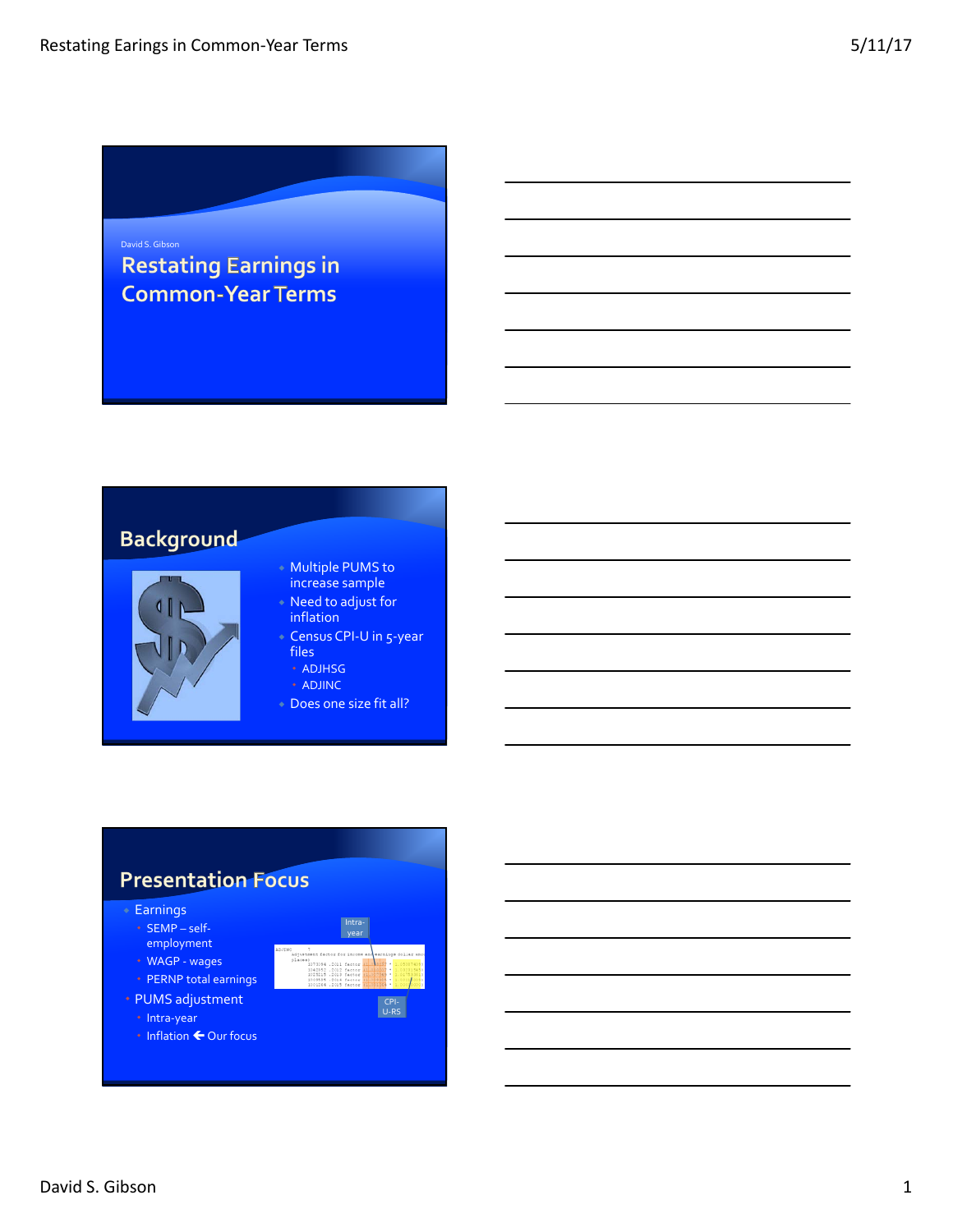|                                           | <b>Possible Restatement Factors</b>                                                                                                                                                               |                                      |  |  |  |  |  |  |
|-------------------------------------------|---------------------------------------------------------------------------------------------------------------------------------------------------------------------------------------------------|--------------------------------------|--|--|--|--|--|--|
|                                           |                                                                                                                                                                                                   | CPI-U                                |  |  |  |  |  |  |
|                                           | BUREAU OF LABOR STATISTICS<br>Subjects v Data Tools v Publications v Economic Releases v                                                                                                          | <b>Wage index</b>                    |  |  |  |  |  |  |
|                                           |                                                                                                                                                                                                   |                                      |  |  |  |  |  |  |
|                                           | <b>Consumer Price Index</b>                                                                                                                                                                       | • Average hourly earnings            |  |  |  |  |  |  |
| <b>BROWNE CPS</b>                         | The Consumer Price Indexes (CPI) program produces monthly                                                                                                                                         |                                      |  |  |  |  |  |  |
| <b>OTHONE</b>                             | by urban consumers for a representative basket of goods and servi-                                                                                                                                | • BLS series                         |  |  |  |  |  |  |
| OT OVERVIEW<br><b>PRESIDENT AIR AWARD</b> |                                                                                                                                                                                                   |                                      |  |  |  |  |  |  |
| Of DATABASES                              | Announcements<br>» IMPORTANT The CFI Detailed Report will cease publication aft                                                                                                                   | CEU0500000008                        |  |  |  |  |  |  |
| <b>CIT TAILES</b>                         | version of the report, which will be published in July 2017, we                                                                                                                                   |                                      |  |  |  |  |  |  |
| Of INBURATIONS                            | document. Customers are encouraged to obtain CPI data from                                                                                                                                        | <b>Internal ACS derivations</b><br>٠ |  |  |  |  |  |  |
| <b>CELEAGE</b>                            | Supplemental Files.                                                                                                                                                                               |                                      |  |  |  |  |  |  |
| <b>CONTACT CRE</b><br><b>SEARCH CPL</b>   | » ELS recently posted new interactive charts to help our data u<br>over time and get the latest data in a more visual format. As<br>data for different categories and geographic regions, average | All earnings                         |  |  |  |  |  |  |

 Full‐time, year‐round earnings

## Why Internal Index?

 Application Compute at top level Apply to

subpopulations



 Internal better Combining multiple PUMS Making comparable

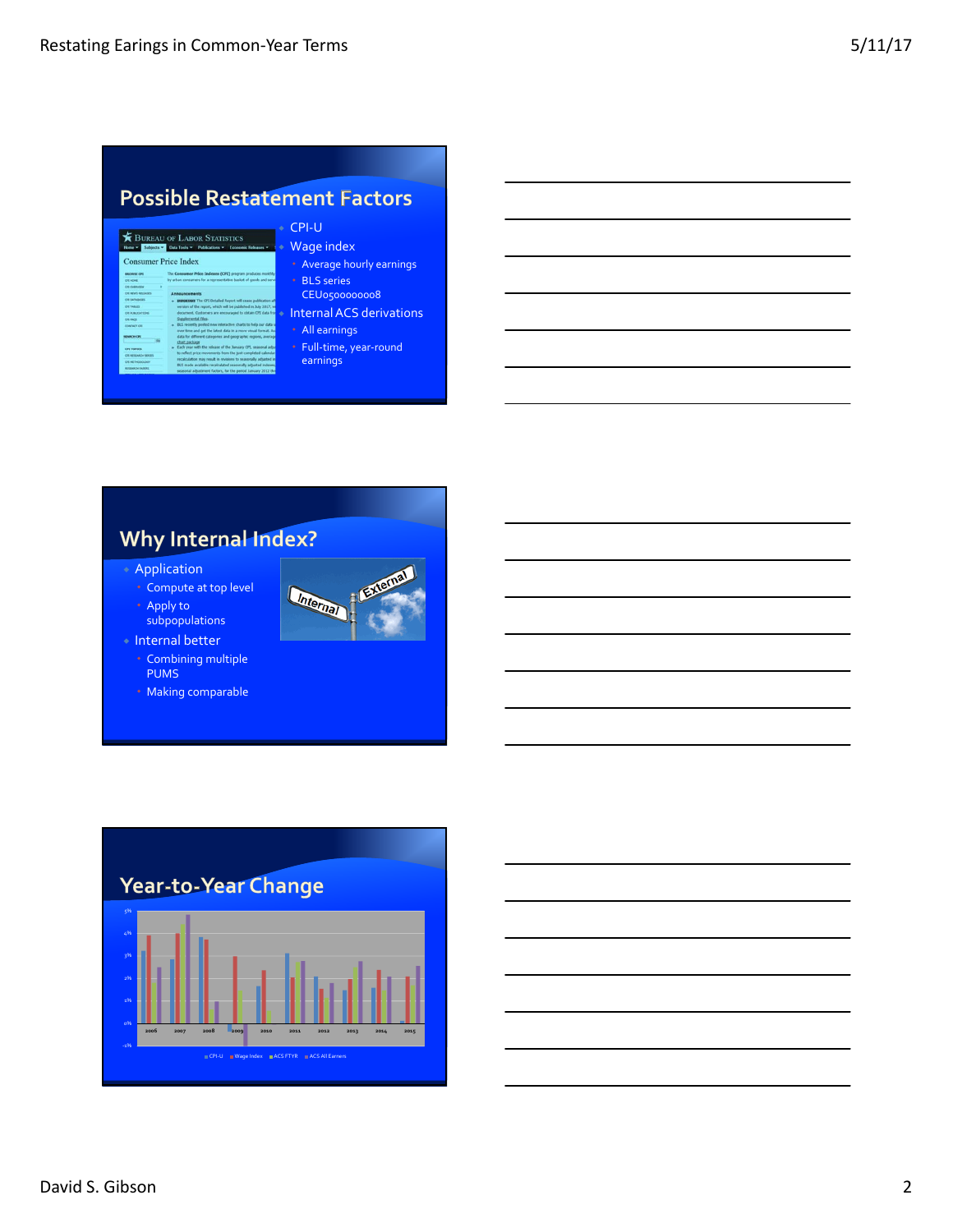|               | <b>Cumulative Change from 2010</b>                                   |      |
|---------------|----------------------------------------------------------------------|------|
| 15%           |                                                                      |      |
| 10%           |                                                                      |      |
| 596           |                                                                      |      |
| 0%            |                                                                      |      |
| 2005<br>$-5%$ | 2008<br>2006<br>2007<br>2009<br>2010<br>2011<br>2012<br>2013<br>2014 | 2015 |
| $-1096$       |                                                                      |      |
| $-1596$       |                                                                      |      |
| $-20%$        |                                                                      |      |









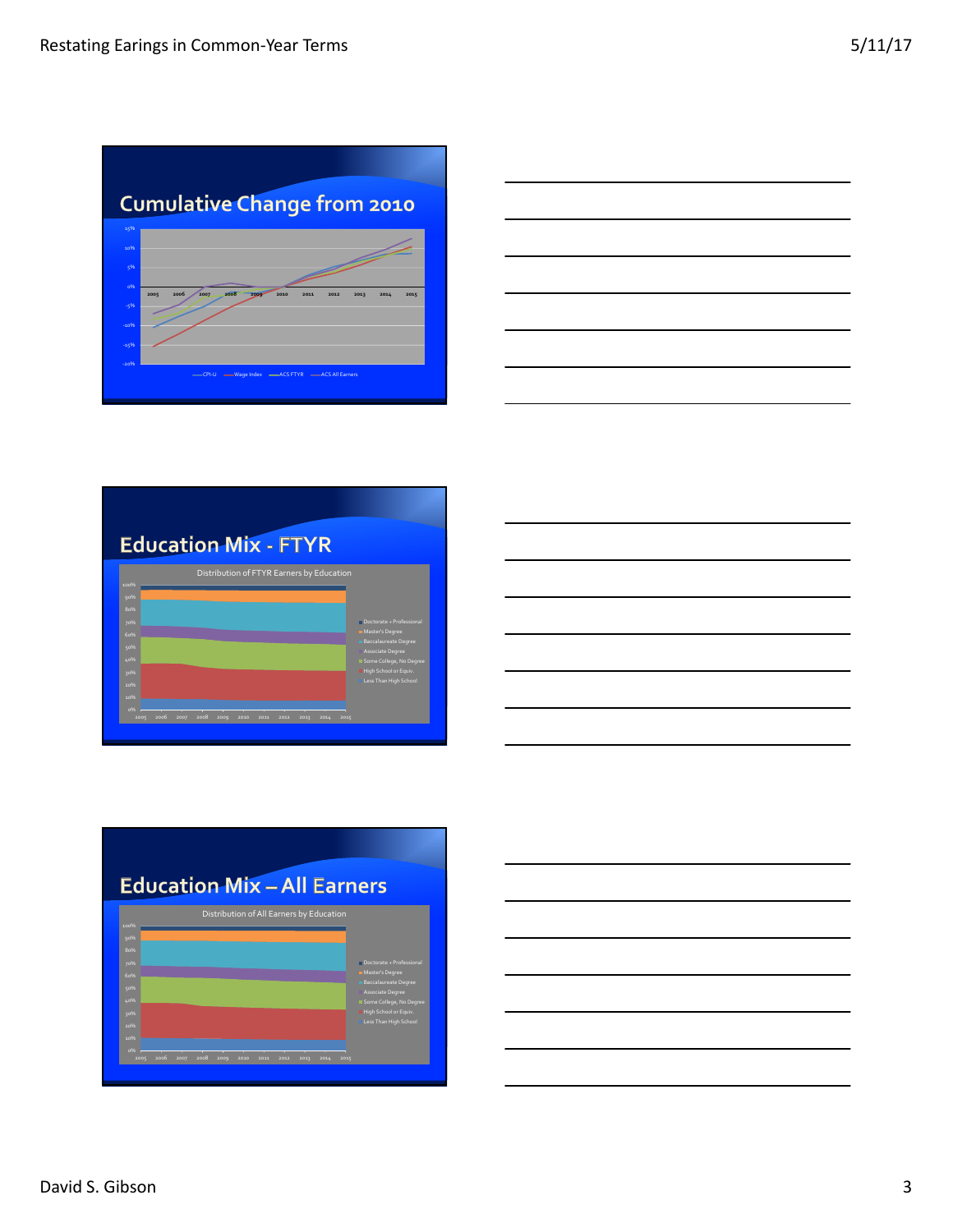





| <b>Construct ACS Index</b>        |      |                      |                        |                          |                     |  |  |  |
|-----------------------------------|------|----------------------|------------------------|--------------------------|---------------------|--|--|--|
| Centered at 2010<br>÷             | Year | <b>FTYR</b><br>Index | <b>FTYR</b> to<br>2015 | <b>All Earn</b><br>Index | All Earn<br>to 2015 |  |  |  |
| <b>Basis for restatement</b><br>٠ | 2005 | 94.66                | 1.148                  | 94.88                    | 1.165               |  |  |  |
|                                   | 2006 | 96.37                | 1.128                  | 97.17                    | 1.137               |  |  |  |
| Separate for<br>۰                 | 2007 | 100.24               | 1.084                  | 101.46                   | 1.089               |  |  |  |
| <b>ETYR</b><br>$\ddot{\Phi}$      | 2008 | 99.72                | 1.090                  | 102.03                   | 1.083               |  |  |  |
| <b>All Earners</b><br>ó           | 2009 | 99.94                | 1.087                  | 100.60                   | 1.099               |  |  |  |
|                                   | 2010 | 100.00               | 1.087                  | 100.00                   | 1.105               |  |  |  |
|                                   | 2011 | 102.45               | 1.061                  | 102.41                   | 1.079               |  |  |  |
|                                   | 2012 | 103.25               | 1.052                  | 103.73                   | 1.065               |  |  |  |
|                                   | 2013 | 105.73               | 1.028                  | 106.32                   | 1.039               |  |  |  |
|                                   | 2014 | 107.12               | 1.014                  | 108.17                   | 1.022               |  |  |  |
|                                   | 2015 | 108.67               | 1.000                  | 110.52                   | 1.000               |  |  |  |